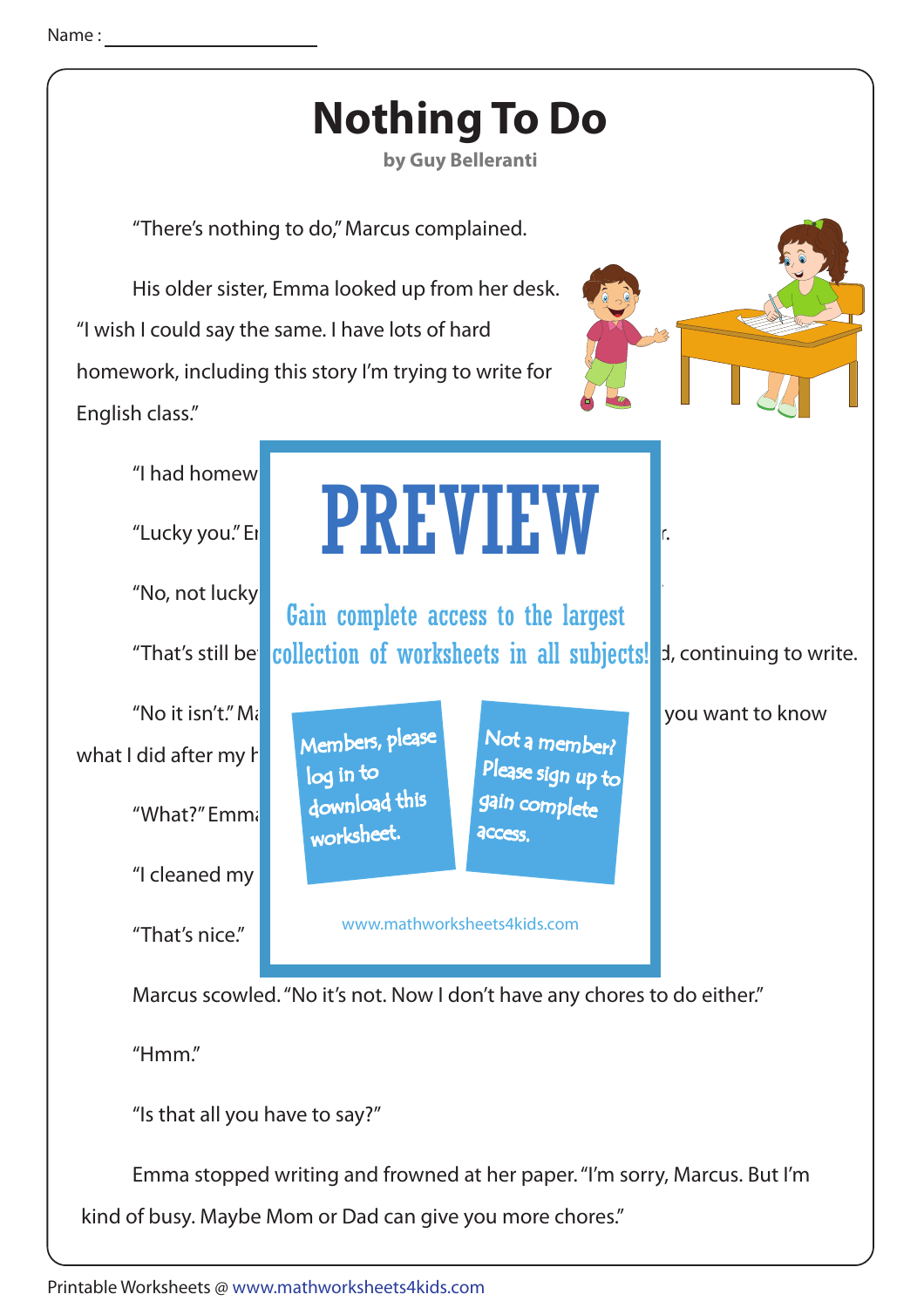

 "What do you mean good?" Marcus said. "That's not good. I even tried shooting hoops outside, but I couldn't make anything but lay-ups. And now… Why are you grinning at me?"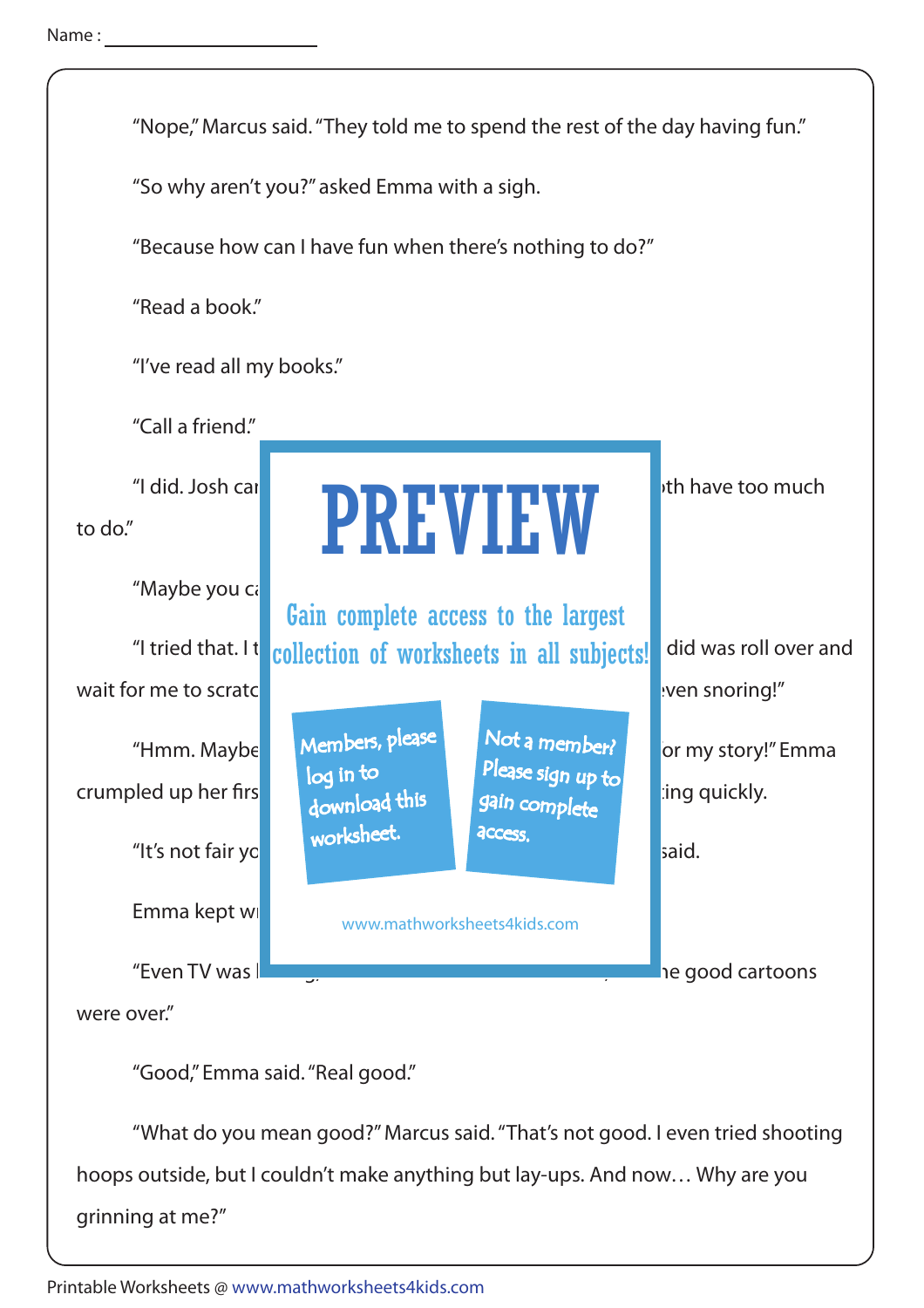Name :

 Emma set her pencil down. "Because you've done an awful lot for someone with nothing to do."

"I have?"

 "Sure. You did homework, cleaned your room, swept the patio, phoned your friends, tried to play with Chester, shot hoops and more."

Marcus thought a moment. "You're right. I did do lots of stuff. And now I'm doing something else. I'm talking to you."

better than the story

"Really?"

"Yep."

"Wow!" Marcus **Members, please a story, too. Then I will have** something to do uni

And Marcus di

## "You sure are," **Emma agreed. The Trunch agreed of the surfer and agreed.** The nuts. But then I got my idea. You could  ${\sf t}$  is a much state in the  ${\sf v}$  in the  ${\sf v}$   ${\sf v}$  in thing to do is much PREVIEW

Gain complete access to the largest collection of worksheets in all subjects!

Members, please download this worksheet. log in to

 gain complete Please sign up to **access** 

www.mathworksheets4kids.com

- Originally published by Boy's Quest Magazine in their Dec/Jan 2011 issue.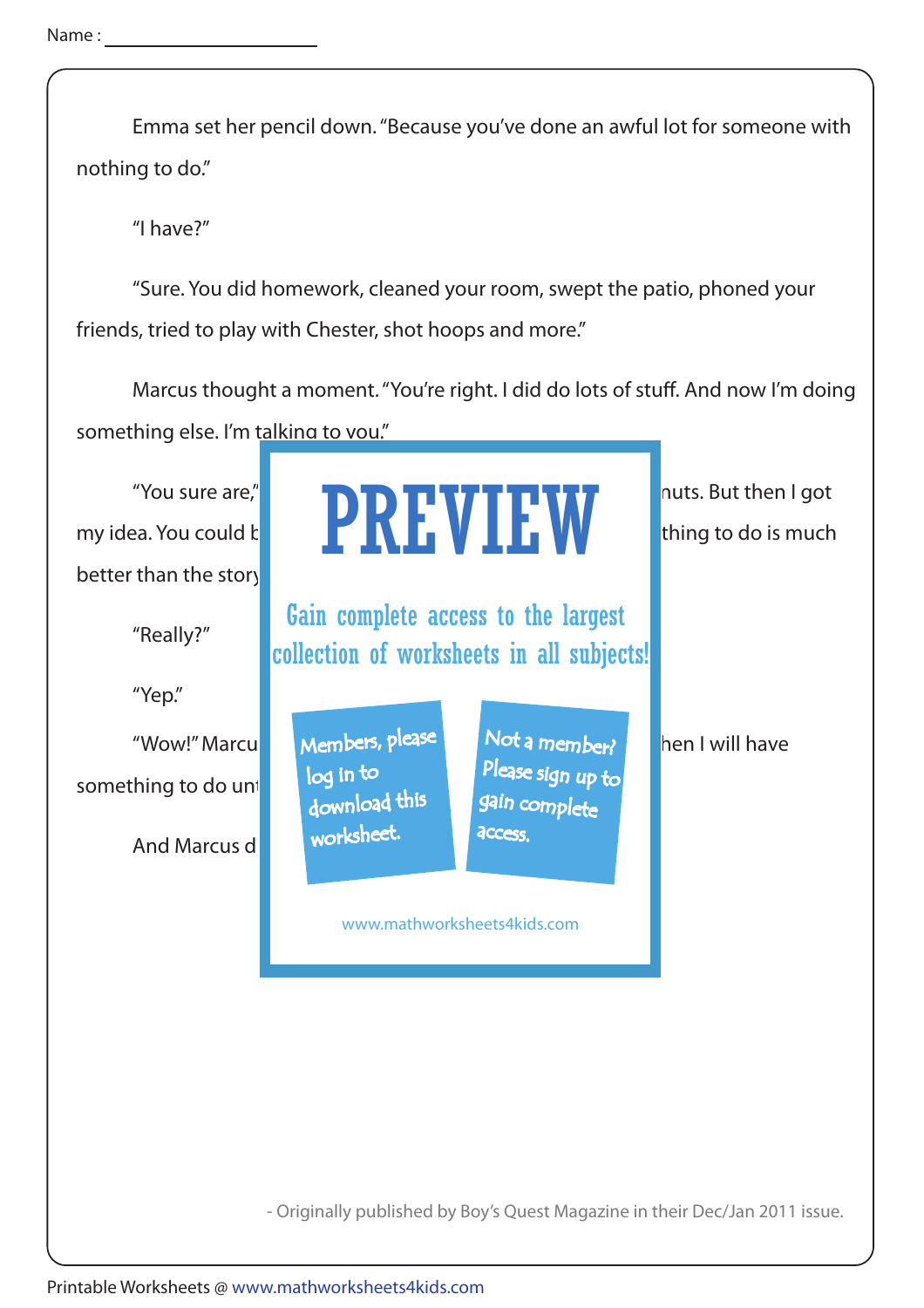